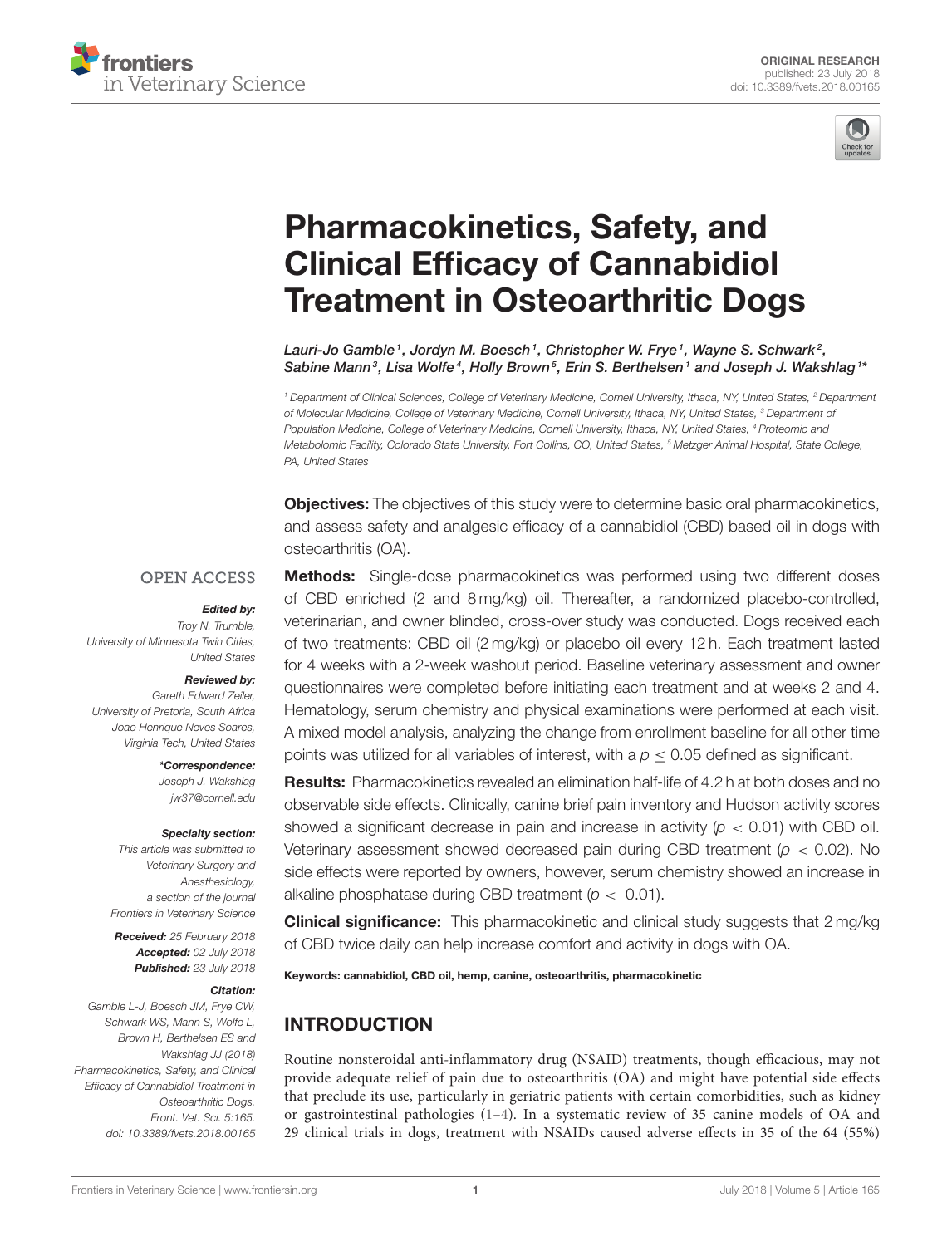studies, most commonly being gastro-intestinal signs [\(3\)](#page-7-2). Although other pharmacological agents are advocated, such as gabapentin or amantadine, there is little evidence regarding their efficacy in dogs with chronic or neuropathic pain related to OA. Recent medical interest in alternative therapies and modalities for pain relief has led many pet owners to seek hemp related products rich in cannabinoids.

The endocannabinoid receptor system is known to play a role in pain modulation and attenuation of inflammation [\(5–](#page-7-3) [7\)](#page-7-4). Cannabinoid receptors (CB1 and CB2) are widely distributed throughout the central and peripheral nervous system [\(8–](#page-7-5)[10\)](#page-7-6) and are also present in the synovium [\(11\)](#page-7-7). However, the psychotropic effects of certain cannabinoids prevent extensive research into their use as single agents for pain relief [\(5,](#page-7-3) [12\)](#page-7-8). The cannabinoids are a group of as many as 60 different compounds that may or may not act at CB receptors. One class of cannabinoids, cannabidiol (CBD), may actually be an allosteric non-competitive antagonist of CB receptors [\(13\)](#page-7-9). In lower vertebrates, CBD is also reported to have immunomodulatory [\(14\)](#page-7-10), anti-hyperalgesic [\(15,](#page-7-11) [16\)](#page-7-12), antinociceptive [\(17,](#page-7-13) [18\)](#page-7-14), and anti-inflammatory actions [\(5,](#page-7-3) [19\)](#page-7-15), making it an attractive therapeutic option in dogs with OA. Currently there are several companies distributing nutraceutical derivatives of industrial hemp, rich in cannabinoids for pets, yet little scientific evidence regarding safe and effective oral dosing exists.

The objectives of this study were to determine: (1) singledose oral pharmacokinetics, (2) short-term safety, and (3) efficacy of this novel CBD-rich extract, as compared to placebo, in alleviating pain in dogs with OA. Our underlying hypotheses were that appropriate dosing of CBD-rich oil would safely diminish perceived pain and increase activity in dogs with OA.

# MATERIALS AND METHODS

# CBD Oil and Protocols Approval

The industrial hemp used in this study was a proprietary hemp strain utilizing ethanol and heat extraction with the final desiccated product reconstituted into an olive oil base containing ∼10 mg/mL of CBD as an equal mix of CBD and carboxylic acid of CBD (CBDa), 0.24 mg/mL tetrahydrocannabinol (THC), 0.27 mg/mL cannabichromene (CBC), and 0.11 mg/mL cannabigerol (CBG); all other cannabinoids were less than 0.01 mg/mL. Analysis of five different production runs using a commercial analytical laboratory (MCR Laboratories, Framingham, MA) show less than a 9% difference across batches for each of the detected cannabinoids listed above. The study was performed after the Cornell University institutional animal care and use committee (IACUC) approved the study following the guidelines for animal use according to the IACUC. Client owned dogs were enrolled after informed consent in accordance with the Declaration of Helsinki.

# Pharmacokinetics

An initial investigation into single-dose oral pharmacokinetics was performed with 4 beagles (3.5–7 years, male castrated, 10.7– 11.9 kg). Each dog received a 2 mg/kg and an 8 mg/kg oral dosage of CBD oil, with a 2-week washout period between each experiment. The dogs were fed 2 h after dosing. Physical examination was performed at 0, 4, 8, and 24 h after dosing. Attitude, behavior, proprioception, and gait were subjectively evaluated at each time point during free running/walking and navigation around standard traffic cones (weaving). Five milliliters of blood was collected at time 0, 0.5, 1, 2, 4, 8, 12, and 24 h after oil administration. Blood samples were obtained via jugular venipuncture and transferred to a coagulation tube for 20 min. Samples were centrifuged with a clinical centrifuge at 3,600 × g for 10 min; serum was removed and stored at −80◦C until analysis using liquid chromatography-mass spectrometry (LC-MS) at Colorado State University Core Mass Spectrometry facility.

# Extraction of CBD From Canine Serum and Mass Spectrometry Analysis

CBD was extracted from canine serum using a combination of protein precipitation and liquid-liquid extraction using n-hexane as previously described [\(20\)](#page-7-16), with minor modifications for microflow ultra-high pressure liquid chromatography (UHPLC). Briefly, 0.05 mL of canine serum was subjected to protein precipitation in the presence of ice-cold acetonitrile (80% final concentration), spiked with deuterated CBD as the internal standard (0.06 mg/mL, CDB-d3 Cerilliant, Round Rock, TX, USA). 0.2 mL of water was added to each sample prior to the addition of 1.0 mL of hexane to enhance liquid-liquid phase separation. Hexane extract was removed and concentrated to dryness under laboratory nitrogen. Prior to LC-MS analysis, samples were resuspended in 0.06 mL of 100% acetonitrile. A standard curve using the CBD analytical standard was prepared in canine serum non-exposed to CBD and extracted as above. Cannabidiol concentration in serum was quantified using a chromatographically coupled triple-quadropole mass spectrometer (UHPLC-QQQ-MS) using similar methods as previously described [\(21\)](#page-7-17).

# CDB Serum Concentration Data Analysis

From the UHPLC-QQQ-MS data, peak areas were extracted for CBD detected in biological samples and normalized to the peak area of the internal standard CBD-d3, in each sample using Skyline [\(22\)](#page-7-18) as well as an in-house R Script [\(www.r-project.org\)](http://www.r-project.org). CBD concentrations were calculated to nanograms per mL of serum as determined by the line of regression of the standard curve ( $r^2 = 0.9994$ , 0-1,000 ng/mL). For this assay, the limits of detection (LOD) and limits of quantification (LOQ) represent the lower limits of detection and quantification for each compound in the matrix of this study [\(23,](#page-7-19) [24\)](#page-7-20). Pharmacokinetic variables were estimated by means of non-compartmental analysis, utilizing a pharmacokinetic software package (PK Solution, version 2.0, Montrose, CO, USA).

**Abbreviations:** CBD, cannabidiol; CB, cannabinoid; CBDa, carboxylic acid of CBD; THC, tetrahydrocannabinol; CBC, cannabichromene; CBG, cannabigerol; CBPI, Canine Brief Pain Inventory.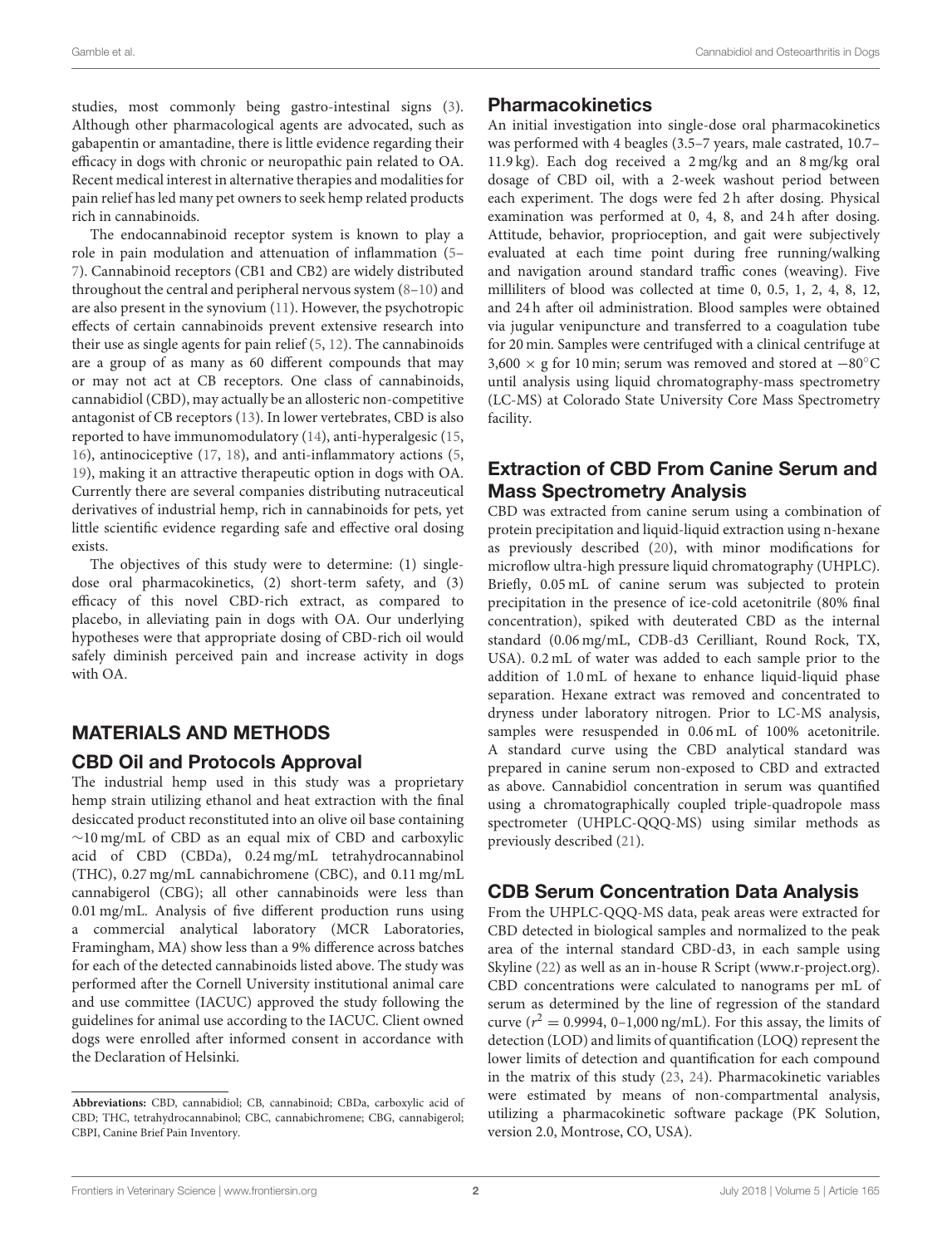# Inclusion and Exclusion Criteria for the Clinical Trial

The study population consisted of client-owned dogs presenting to Cornell University Hospital for Animals for evaluation and treatment of a lameness due to OA. Dogs were considered for inclusion in the study if they had radiographic evidence of OA, signs of pain according to assessment by their owners, detectable lameness on visual gait assessment and painful joint(s) on palpation. Each dog had an initial complete blood count ([CBC] Bayer Advia 120, Siemens Corp., New York, NY, USA) and serum chemistry analysis (Hitachi 911, Roche Diagnostics, Indianapolis, IN, USA) performed to rule out any underlying disease that might preclude enrolment. Elevations in alkaline phosphatase (ALP), alanine aminotransferase (ALT), and aspartate aminotransferase (AST) were allowed if prior hepatic ultrasound was deemed within normal limits except for potential non-progressive nodules (possible hepatic nodular hyperplasia). All owners completed a brief questionnaire to define the affected limb(s), duration of lameness, and duration of analgesic or other medications taken. All dogs underwent radiographic examination of affected joints and a radiologist confirmed the presence or absence of OA, and excluded the presence of concomitant disease that might preclude them from enrolment (i.e., lytic lesions).

During the trial, dogs were only allowed to receive NSAIDs, fish oil, and/or glucosamine/chondroitin sulfate without any change in these medications for 4 weeks prior to or during the 10-week study period as standard of care for the disease process. Other analgesic medications used, such as gabapentin and tramadol, were discontinued at least 2 weeks prior to enrolment. Dogs were excluded if they had evidence of renal, uncontrolled endocrine, neurologic, or neoplastic disease, or were undergoing physical therapy. Every dog was fed its regular diet with no change allowed during the trial.

## Clinical Trial

The study was a randomized, placebo-controlled, owner and veterinarian double-blind, cross-over trial. Dogs received each of two treatments in random order (Randomizer iPhone Application): CBD, 2 mg/kg every 12 h, or placebo (an equivalent volume of olive oil with 10 parts per thousands of anise oil and 5 parts per thousands of peppermint oil to provide a similar herbal smell) every 12 h. Each treatment was administered for 4 weeks with a 2-week washout period in between treatments. Blood was collected to repeat complete blood counts and chemistry analysis at weeks 2 and 4 for each treatment.

At each visit, each dog was evaluated by a veterinarian based on a scoring system previously reported [\(25\)](#page-7-21) as well as by its owner (canine brief pain inventory [CBPI], Hudson activity scale) before treatment initiation and at weeks 2 and 4 thereafter  $(26-28)$  $(26-28)$ .

## Statistical Analysis

Initial power analysis was performed to assess number of dogs needed for this study as a cross over design with a power set 0.80 and alpha of 0.05 using prior data suggesting a baseline CBPI or Hudson score change of ∼15 points (two tailed) with a standard deviation of 20. When calculated it was assumed that 14 dogs would be necessary to find differences in outcomes of interest [\(29\)](#page-7-24).

Statistical analysis was performed with a commercially available software package (JMP 12.0, Cary, NC, USA). All continuous data were assessed utilizing a Shapiro–Wilk test for normality. Considering a majority of our blood, serum and scoring data were normally distributed a mixed model analysis was used to analyze these outcomes, including the fixed effects of treatment, time, sequence of treatment assignment, gender, age, NSAID usage, treatment  $\times$  time; as well as random effects of observation period, period nested within dog, time point nested within period nested within dog to account for the hierarchical nature of data in a cross-over design as well as repeated measurements for each dog. For ordinal veterinary scoring data a similar linear mixed model was used, but differences from baseline were first calculated to approximate a normal distribution to meet assumptions for a mixed model analysis. Residual diagnostics of all final models showed that residuals were normally distributed and fulfilled the assumption of homoscedasticity, and assumptions where therefore met. This statistical modeling approach allowed for adequate control of hierarchical data structure necessary in a cross-over design, as well as for the performance of easily interpretable time  $\times$  treatment Tukey *post-hoc* comparisons that were our main interest, as compared to an ordinal logistical regression [\(30,](#page-7-25) [31\)](#page-7-26). To control for baseline differences and therefore the possible difference in relative change in CBPI pain, and activity interference assessments and Hudson scoring across dogs, the initial CPBI or Hudson Scores were included for these analyses as a covariate. Pairwise comparisons between all-time points of both groups were corrected for multiple comparisons with Tukey's post-hoc tests to examine the interaction of time and treatment variables, and to assess differences between change from baseline at any time point as they related to treatment. A p-value of less than 0.05 was defined as the significance cut-off.

# RESULTS

## Pharmacokinetics

Pharmacokinetics demonstrated that CBD half-life of elimination median was 4.2 h (3.8–6.8 h) for the 2 mg/kg dose, and 4.2 h (3.8–4.8 h) for the 8 mg/kg dose (**[Table 1](#page-3-0)**). Median maximal concentration of CBD oil was 102.3 ng/mL (60.7– 132.0 ng/mL; 180 nM) and 590.8 ng/mL (389.5–904.5 ng/mL; 1.2 uM) and was reached after 1.5 and 2 h, respectively, for 2 and 8 mg/kg doses. No obvious psychoactive properties were observed on evaluation at any time point during the 2 and 8 mg/kg doses over 24 h. These results led to dosing during the clinical trial at 2 mg/kg body weight every 12 h, due the cost prohibitive nature of 8 mg/kg dosing for most larger patients, the impractical nature of more frequent dosing, the volume of oil necessary and anecdotal reports surrounding 0.5-2 mg/kg dosing recommended by other vendors.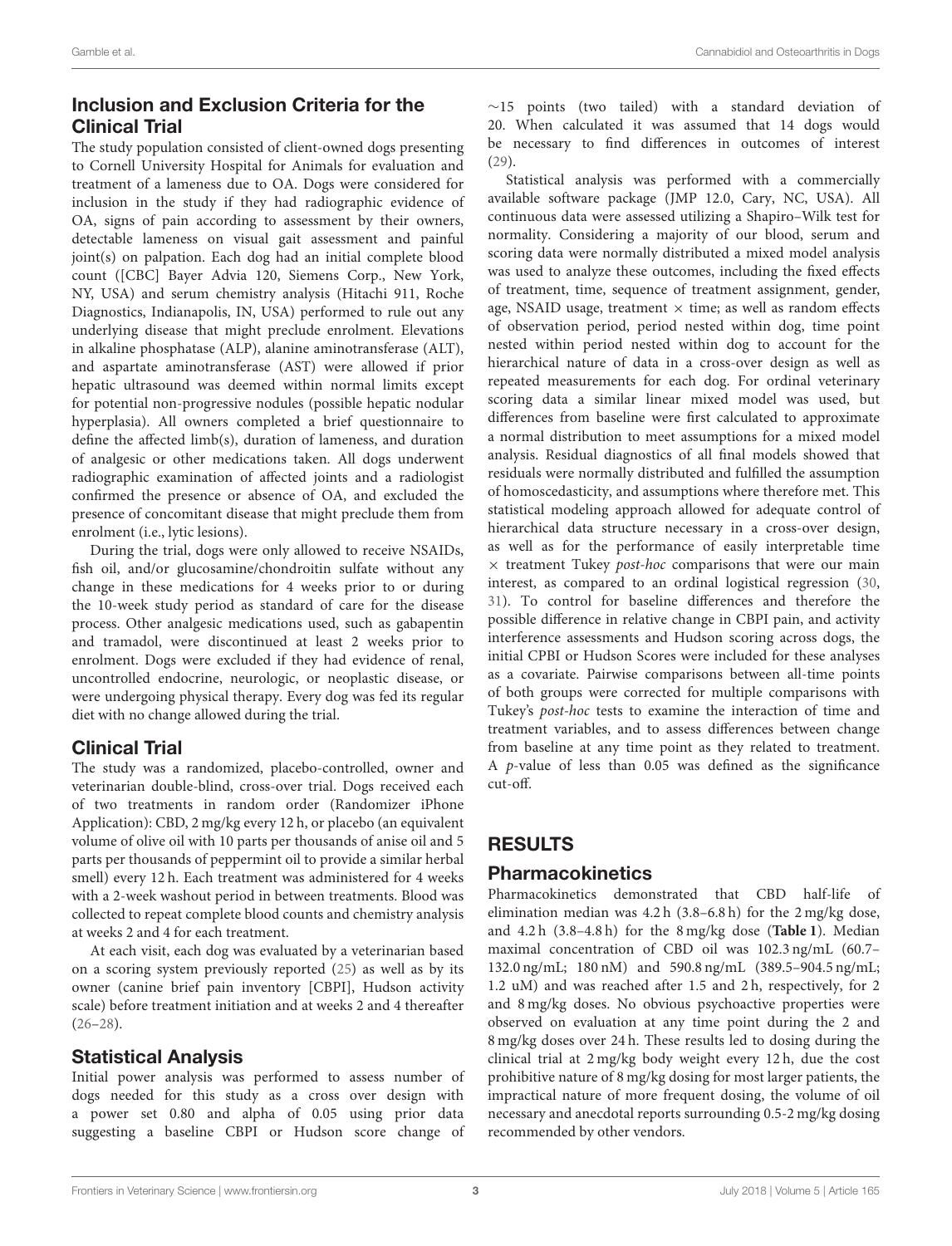<span id="page-3-0"></span>

| <b>TABLE 1</b> Serum pharmacokinetic of single oral dosing (2 mg and 8 mg/kg) of CBD oil in dogs. |  |
|---------------------------------------------------------------------------------------------------|--|
|---------------------------------------------------------------------------------------------------|--|

|                | Cmax (ng/mL)   | Tmax (h)         | $T1/2$ elim (h) | AUC 0-t (ng-hr/mL)  | MRT(h)           |
|----------------|----------------|------------------|-----------------|---------------------|------------------|
| DOSE (2 mg/kg) |                |                  |                 |                     |                  |
| Dog 1          | 61             |                  | 4.4             | 183                 | 6.0              |
| Dog 2          | 132            |                  | 3.9             | 351                 | 4.2              |
| Dog 3          | 102            | 2                | 3.8             | 382                 | 5.1              |
| Dog 4          | 101            | $\overline{2}$   | 6.8             | 437                 | 9.1              |
| Median (Range) | 102 (61-132.0) | $1.5(1.0 - 2.0)$ | $4.2(3.8-6.8)$  | 367 (183-437)       | $5.6(4.2 - 9.1)$ |
| DOSE (8 mg/kg) |                |                  |                 |                     |                  |
| Dog 1          | 499            | $\overline{2}$   | 3.8             | 2,928               | 5.7              |
| Dog 2          | 389            |                  | 4.8             | 1,753               | 7.0              |
| Dog 3          | 905            | 2                | 4.2             | 3,048               | 5.1              |
| Dog 4          | 682            | 2                | 4.1             | 2,389               | 5.2              |
| Median (Range) | 591 (389-905)  | $2.0(1.0 - 2.0)$ | $4.2(3.8-4.8)$  | 2,658 (1,753-3,048) | $5.6(5.1 - 7.0)$ |

*Cmax, maximum concentration; Tmax, time of maximum concentration; T1/2 el, half-life of elimination; AUC 0-t, area under the curve (time 0–24 h); MRT, median residence time.*

### Dogs Included in the Clinical Trial

Twenty-two client-owned dogs with clinically and radiographically confirmed evidence of osteoarthritis were recruited. Sixteen of these dogs completed the trial and were included in the analyses; their breed, weight, age, sex, worse affected limb, radiographic findings, use of NSAIDs and sequence of treatments are summarized in **[Table 2](#page-4-0)**. Dogs were removed due to osteosarcoma at the time of enrolment, gastric torsion (placebo oil), prior aggression issues (CBD oil), pyelonephritis/kidney insufficiency (CBD oil), recurrent pododermatitis (placebo oil), and diarrhea (placebo oil).

#### Clinical Trial

CBPI and Hudson change from baseline scores showed a significant decrease in pain and increase in activity ( $p < 0.01$ ) at week 2 and 4 during CBD treatment when compared to baseline week 0, while no other statistical significances were observed across treatment in this cross-over design (**[Table 3](#page-5-0)**). Lameness as assessed by veterinarians showed an increase from baseline in lameness with age ( $p < 0.01$ ), whereas NSAID use  $(p = 0.03)$  reduced lameness scores. Veterinary pain scores showed a decrease from baseline in dogs on NSAIDs ( $p < 0.01$ ). CBD oil resulted in a decrease in pain scores when compared to baseline on evaluation at both week 2 and week 4 ( $p < 0.01$  and  $p = 0.02$ , respectively), and week 2 CBD oil treatment was lower than baseline placebo treatment ( $p = 0.02$ ) and week 4 placebo treatment ( $p = 0.02$ ). No other veterinary pain comparisons were statistically significant. No changes were observed in weightbearing capacity when evaluated utilizing the veterinary lameness and pain scoring system (**[Table 3](#page-5-0)**).

Chemistry analysis and CBC were performed at each visit. No significant change in the measured CBC values was noted in either the CBD oil or placebo treated dogs (data not shown). Serum chemistry values were not different between placebo compared to CBD oil (**[Table 4](#page-5-1)**), except for alkaline phosphatase (ALP) which significantly increased over time from baseline by week 4 of CBD oil treatment ( $p < 0.01$ ); with nine of the 16 dogs showing increases over time (**[Figure 1](#page-6-0)**). Glucose was increased in dogs receiving the placebo oil at each time point ( $p = 0.04$ ) and creatinine levels increased over time in both dogs receiving CBD oil and those receiving placebo oil  $(p < 0.01)$ ; though all values remained within reference ranges. Other notable significances in serum chemistry values were associated with primarily age or NSAID use. An increase in age was associated with significantly higher blood urea nitrogen (BUN;  $p < 0.01$ ), calcium ( $p = 0.01$ ), phosphorus ( $p < 0.01$ ), alanine aminotransferase (ALT;  $p = 0.03$ ), alkaline phosphatase (ALP;  $p = 0.01$ ), gamma glutamyltransferase (GGT;  $p = 0.02$ ), globulin ( $p = 0.02$ ), and cholesterol ( $p < 0.01$ ) values. NSAID use was associated with significantly higher BUN ( $p = 0.003$ ), and creatinine ( $p = 0.017$ ), and significant decreases in total protein  $(p < 0.001)$  and serum globulin  $(p < 0.001)$ .

# **DISCUSSION**

To date, an objective evaluation of the pharmacokinetics of a commercially available industrial hemp product after oral dosing in dogs is absent. This study showed that the terminal halflife of oral CBD, as the most abundant cannabinoid in this specific preparation when in an oil base, was between 4 and 5 h, suggesting it was bioavailable with a dosing schedule of 2 mg/kg at least twice daily. This half-life was shorter than a previous report after intravenous (1.88–2.81 and 3.75–5.63 mg/kg) and oral (7.5–11.25 mg/kg) administration [\(32\)](#page-7-27). In the intravenous study, CBD distribution was rapid, followed by prolonged elimination with a terminal half-life of 9 h. When examining prior oral CBD bioavailability it was determined to be low and highly variable (0–19% of dose) with three dogs showing no absorption. This may be due to the first pass effect in the liver, and the product was not in an oil base, but a powder within a gelatin capsule being a different delivery vehicle [\(32\)](#page-7-27). After initially seeing no neurological effects at the 2 mg/kg dose a 8 mg/kg dose was chosen to assess the potential neurological effects since mistaken overdosing can occur clinically, and a higher dose might have been necessary since the prior study showed poor absorption. Although our dogs were fasted the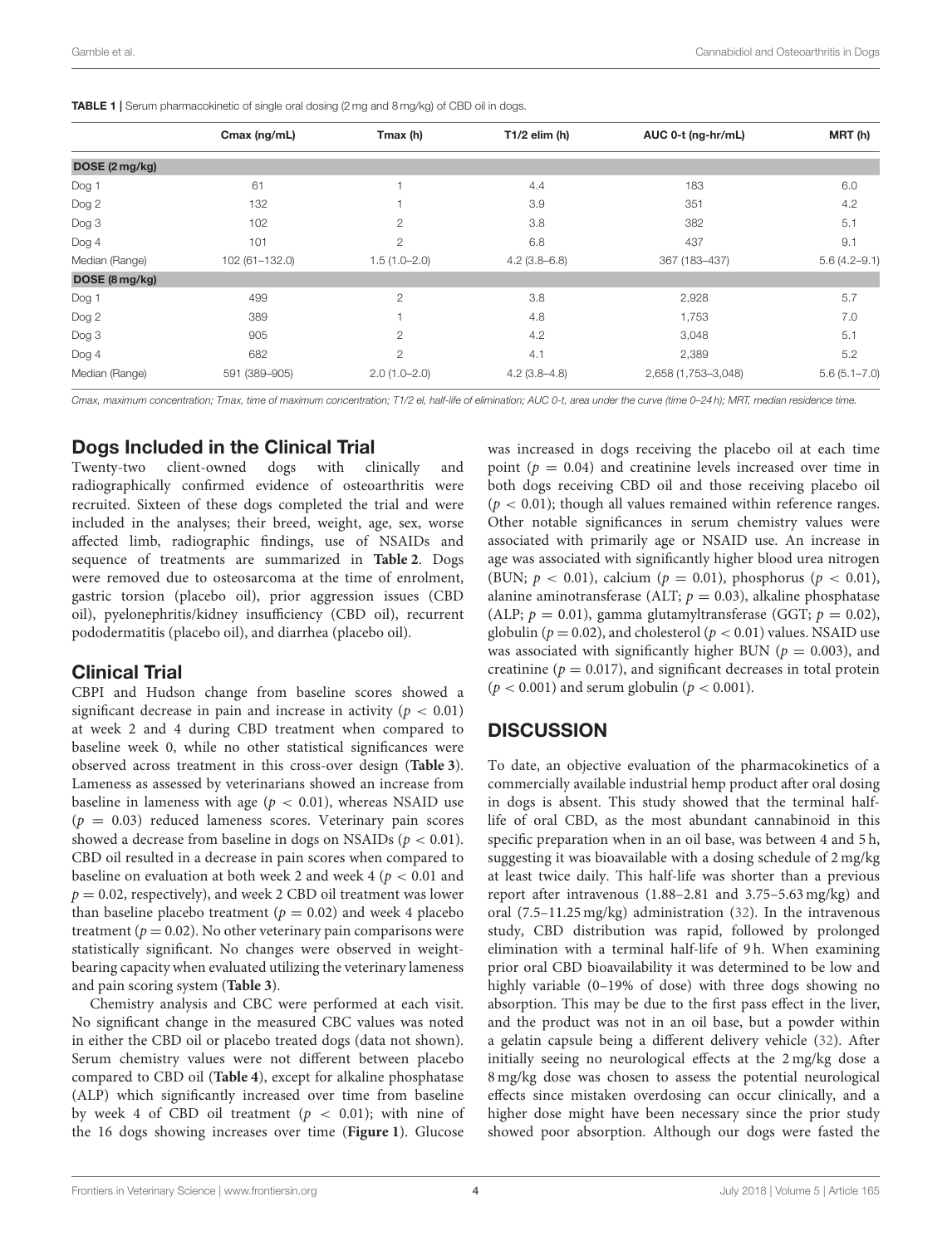<span id="page-4-0"></span>

| <b>Breed</b>               | Weight (kg) | Age (years) | Sex       | Radiographic findings and OA localization                                                                                                        | <b>NSAID</b>                           |
|----------------------------|-------------|-------------|-----------|--------------------------------------------------------------------------------------------------------------------------------------------------|----------------------------------------|
| Rottweiler                 | 35.3        | 10          | <b>FS</b> | - Moderate, intracapsular swelling with moderate osteophytosis, left stifle                                                                      | Carprofen<br>$(2.1 \text{ mg/kg BID})$ |
| Mix                        | 30.6        | 13          | <b>MC</b> | - Moderate-to-severe, right-shoulder osteoarthrosis; mild, left-shoulder<br>osteoarthrosis<br>- Moderate-to-severe, bilateral hip osteoarthrosis | None                                   |
| Mix                        | 27.2        | $\mathsf 9$ | <b>FS</b> | - Moderate medial coronoid remodeling<br>(with fragmentation on the right) and bilateral elbow osteoarthrosis                                    | None                                   |
| Mix                        | 30.5        | 14          | <b>MC</b> | - Moderate enthesiopathies on right carpus; mild, left-antebrachiocarpal<br>osteoarthrosis<br>- Bilateral moderate coxofemoral osteoarthrosis    | None                                   |
| Mix                        | 23.5        | 10          | <b>FS</b> | - Moderate bilateral stifle osteoarthrosis and moderate intracapsular<br>swelling                                                                | Carprofen<br>$(2.2 \text{ mg/kg})$     |
| Mix                        | 28.1        | 10          | <b>FS</b> | - Moderate bilateral elbow osteoarthrosis<br>- Moderate left-stifle osteoarthrosis with intracapsular swelling                                   | Metacam<br>$(0.1 \text{ mg/kg})$       |
| English Bulldog            | 25.2        | 8           | <b>MC</b> | - Severe osteoarthrosis, left elbow<br>- Moderate intracapsular swelling and mild osteoarthrosis, right stifle                                   | Carprofen<br>(2 mg/kg BID)             |
| German Shorthaired Pointer | 21.5        | 14          | <b>FS</b> | - Moderate bilateral elbow osteoarthrosis                                                                                                        | Carprofen<br>$(2.4 \text{ mg/kg BID})$ |
| Labrador Retriever         | 26.1        | 13          | FS        | - Bilateral severe stifle osteoarthrosis due to cranial cruciate ligament<br>disease                                                             | Meloxicam<br>$(0.1 \text{ mg/kg SID})$ |
| Mix                        | 18.2        | 13          | <b>FS</b> | - Bilateral moderate elbow osteoarthrosis and medial epicondylitis                                                                               | Meloxicam<br>$(0.1 \text{ mg/kg SID})$ |
| Mix                        | 22          | 9           | <b>FS</b> | - Moderate, stifle osteoarthrosis with moderate intracapsular swelling                                                                           | None                                   |
| Bernese Mountain Dog       | 50          | 3           | M         | - Bilateral severe elbow osteoarthritis, medial coronoid disease, and medial<br>epicondylitis                                                    | Carprofen<br>$(2 \text{ mg/kg SID})$   |
| <b>Belgian Malinois</b>    | 25.1        | 9           | <b>FS</b> | - Severe bilateral elbow osteoarthrosis<br>- Bilateral moderate hip osteoarthrosis                                                               | Carprofen<br>(2 mg/kg BID)             |
| Mix                        | 28.6        | 13          | <b>FS</b> | - Severe bilateral elbow osteoarthritis<br>- Severe bilateral hip osteoarthritis                                                                 | None                                   |
| <b>Border Collie</b>       | 22          | 14          | <b>MC</b> | - Severe thoracolumbosacral osteophytosis<br>- Multifocal carpal enthesiophytes                                                                  | None                                   |
| Beagle                     | 17.6        | 5           | <b>MC</b> | - Mild left elbow osteoarthrosis, with possible medial coronoid disease<br>- Moderate-to-severe bilateral stifle osteoarthrosis                  | None                                   |

*FS, female spayed; MC, male castrated; Mix, mixed breed; SID, once daily; BID, twice daily.*

delivery vehicle was olive oil which is a food item. The absorption may be greater and more consistent because of the oil-based vehicle which may be due to the lipophilic nature of CBD, hence delivery with food may be preferable [\(32,](#page-7-27) [33\)](#page-7-28). As previously demonstrated, CBD biotransformation in dogs involves hydroxylation, carboxylation and conjugation, leading to relatively rapid elimination suggesting a more frequent dosing schedule [\(34\)](#page-7-29). The dosing schedule of twice per day was chosen due to the practical nature of this dosing regimen even though the elimination is well within a three or four time a day dosing regimen. Our hope was that the lipophilic nature of CBD would allow for a steady state over time, and future studies examining 24 h pharmacokinetics with different dosing regimens with larger numbers of dogs, and steady state serum pharmacokinetics after extended treatment in a clinical population are sorely needed.

The main objective of this study was to perform an owner and veterinary double-blinded, placebo-controlled, cross-over study to determine the efficacy of CBD oil in dogs affected by OA. Despite our small sample size, short study duration and heterogeneity of OA signs, CBPI and Hudson scores showed that CBD oil increase comfort and activity in the home environment for dogs with OA. Additionally, veterinary assessments of pain were also favorable. Although a caregiver placebo effect should be considered with subjective evaluations by owners and veterinarians [\(35\)](#page-7-30), the cross-over design limits confounding covariates since each dog serves as its own control. Our statistical model controlled for the possible effect of treatment sequence. The lack of a placebo effect in our study may be due to nine of the 16 owners being intimately involved in veterinary medical care, all of whom have an understanding of the placebo effect making them more cognizant of improvements when providing feedback. In addition, there was a noticeable decrease in Hudson scores and rise in CBPI scores during the initiation placebo treatment suggesting a potential carry over effect of CBD treatment indicating that a longer washout period might be indicated in future studies. This carry over effect may have resulted in some improved perceptions at the initiation of the placebo treatment which were eliminated by week 4 of placebo treatment, underscoring the importance of longer term steady state PK studies in dogs.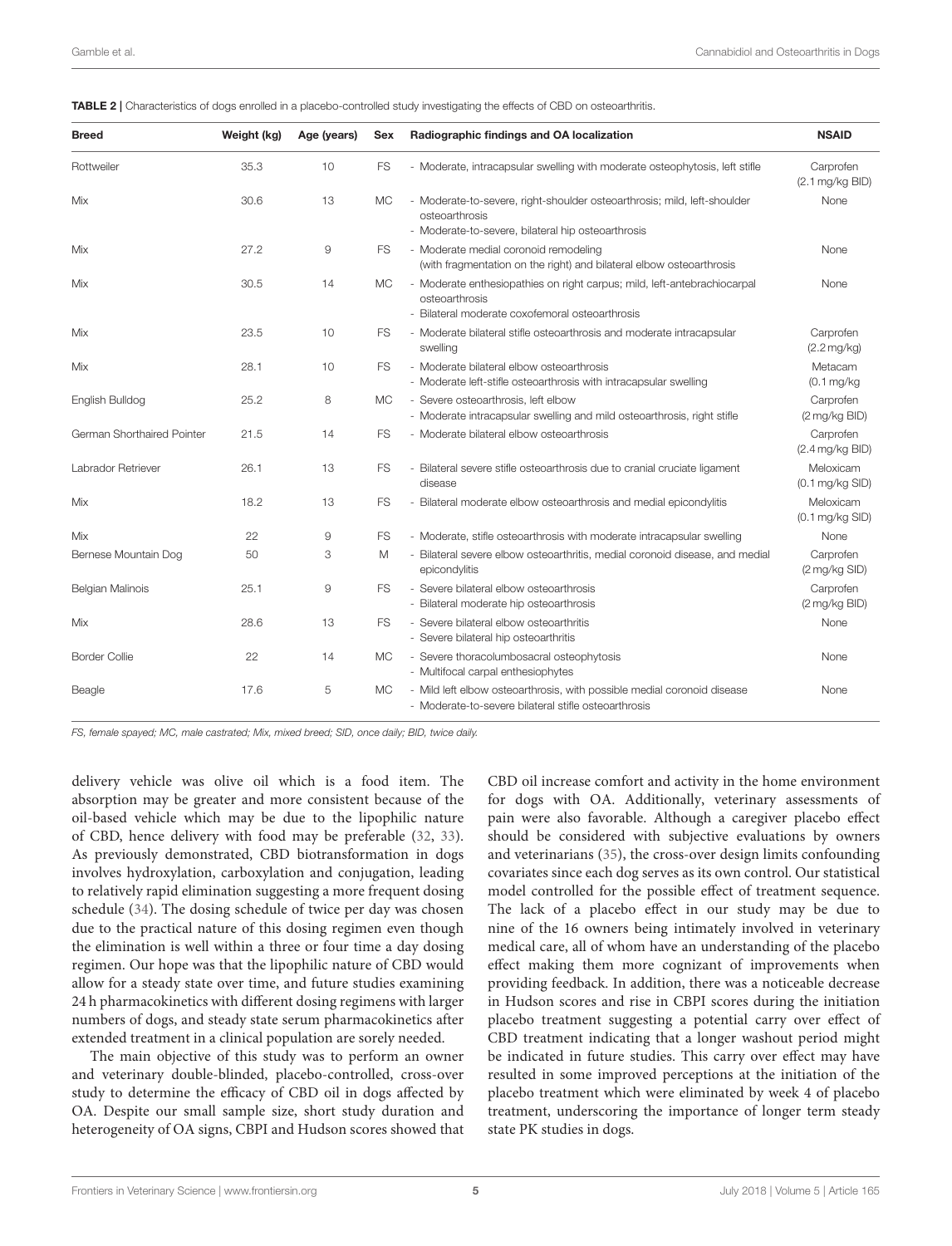<span id="page-5-0"></span>TABLE 3 | Canine Brief Pain Inventory (Pain and Activity questions) and Hudson Scale mean and standard deviation; lameness, weight-bearing and pain scores median and ranges at each time for cannabidiol (CBD) and placebo oils.

|                                   | <b>CBD oil</b> |                          |                 | Placebo oil |             |             |
|-----------------------------------|----------------|--------------------------|-----------------|-------------|-------------|-------------|
|                                   | Week 0         | Week 2                   | Week 4          | Week 0      | Week 2      | Week 4      |
| CBPI Pain (0-40)                  | $21 \pm 8$     | $14 \pm 6*$              | $14 \pm 8*$     | $17 + 7$    | $19 \pm 9$  | $19 \pm 9$  |
| CBPI activity interference (0-60) | $35 \pm 15$    | $25 \pm 15^{*}$          | $26 \pm 14*$    | $27 \pm 15$ | $29 \pm 15$ | $31 \pm 16$ |
| Hudson (0-110)                    | $54 \pm 13$    | $67 \pm 15$ <sup>*</sup> | $67 \pm 10^{*}$ | $65 \pm 14$ | $64 \pm 16$ | $60 \pm 19$ |
| Veterinary lameness\$             | $3(1-4)$       | $3(1-4)$                 | $3(1-4)$        | $3(2-4)$    | $3(2-4)$    | $3(1-4)$    |
| Veterinary pain f                 | $3(3-4)$       | $3(2-4)$ *               | $3(1-4)^{*}$    | $3(2-4)$ ** | $3(2-4)$    | $3(2-4)$ ** |
| Veterinary weight-bearing $=$     | $2(1-3)$       | $2(1-3)$                 | $2(1-3)$        | $2(1-3)$    | $2(1-3)$    | $2(1-3)$    |
|                                   |                |                          |                 |             |             |             |

\**Represents significant difference (p* < *0.05) from baseline week 0 of CBD treatment.* \*\**Represents significant differences (p* < *0.05) from week 2 of CBD oil treatment. §Lameness was scored as follows: 1* = *no lameness observed/walks normally, 2* = *slightly lame when walking, 3* = *moderately lame when walking, 4* = *severely lame when walking, 5* = *reluctant to rise* and will not walk more than 5 paces. [Pain on palpation was scored as follows: 1 = none, 2 = mild signs, dog turns head in recognition, 3 = moderate signs, dog pulls limb away, 4= *severe signs, dog vocalizes or becomes aggressive, 5* = *dog will not allow palpation.* =*Weight-bearing was scored as follows: 1* = *equal on all limbs standing and walking, 2* = *normal standing, favors affected limb when walking, 3* = *partial weight-bearing standing and walking, 4* = *partial weight-bearing standing, non-weight-bearing walking, 5* = *non-weight-bearing standing and walking.*

#### <span id="page-5-1"></span>TABLE 4 | Serum chemistry values of dogs receiving CBD or placebo oils.

|               | Reference         | <b>CBD oil</b> |                 |                | Placebo oil     |                |                 |
|---------------|-------------------|----------------|-----------------|----------------|-----------------|----------------|-----------------|
|               |                   | Week 0         | Week 2          | Week 4         | Week 0          | Week 2         | Week 4          |
| Sodium        | 145-153 mEg/L     | $149 \pm 3$    | $149 \pm 2$     | $149 \pm 1$    | $149 \pm 1$     | $149 \pm 2$    | $149 \pm 2$     |
| Potassium     | 4.1-5.6 mEg/L     | $4.9 \pm 0.3$  | $4.9 \pm 0.5$   | $4.9 \pm 0.3$  | $4.8 \pm 0.4$   | $4.9 \pm 0.4$  | $4.9 \pm 0.3$   |
| Chloride      | 105-116 mEg/L     | $110 \pm 3$    | $109 \pm 3$     | $109 \pm 2$    | $110 \pm 2$     | $110 \pm 2$    | $110 \pm 2$     |
| <b>SUN</b>    | 10-32 mg/dL       | $20 \pm 9$     | $20 \pm 7$      | $20 \pm 6$     | $19 \pm 6$      | $21 \pm 7$     | $19 \pm 6$      |
| Creatinine    | $0.6 - 1.4$ mg/dL | $1.0 \pm 0.3$  | $1.1 \pm 0.3^*$ | $1.0 \pm 0.3*$ | $0.9 \pm 0.3$   | $1.0 \pm 0.3*$ | $1.0 \pm 0.3^*$ |
| Calcium       | 9.3-11.4 mg/dL    | $10.4 \pm 0.5$ | $10.4 \pm 0.4$  | $10.3 \pm 0.4$ | $10.4 \pm 0.6$  | $10.4 \pm 0.4$ | $10.4 \pm 0.4$  |
| Phosphorus    | 2.9-5.2 mg/dL     | $3.8 \pm 0.8$  | $3.9 \pm 0.8$   | $3.9 \pm 0.6$  | $4.0 \pm 0.7$   | $3.9 \pm 0.6$  | $4.0 \pm 0.5$   |
| Magnesium     | 1.4-2.2 mg/dL     | $1.8 \pm 0.2$  | $1.8 \pm 0.2$   | $1.8 \pm 0.2$  | $1.8 \pm 0.1$   | $1.8 \pm 0.1$  | $1.8 \pm 0.1$   |
| Glucose       | 63-118 mg/dL      | $92 \pm 9$     | $89 \pm 9$      | $92 \pm 9$     | $97 \pm 10^{*}$ | $93 \pm 8$     | $97 \pm 10^{*}$ |
| ALT           | 20-98 U/L         | $93 \pm 86$    | $93 \pm 88$     | $114 \pm 119$  | $90 \pm 89$     | $222 \pm 606$  | $166 \pm 284$   |
| <b>AST</b>    | 14-51 U/L         | $31 \pm 8$     | $33 \pm 13$     | $34 \pm 16$    | $30 \pm 8$      | $56 \pm 99$    | $45 \pm 34$     |
| <b>ALP</b>    | 17-111 U/L        | $160 \pm 212$  | $238 \pm 268$   | $323 \pm 407*$ | $204 \pm 287$   | $186 \pm 287$  | $175 \pm 248$   |
| GGT           | $0-6$ U/L         | $4 \pm 3$      | 3±2             | 3 ± 2          | 3±2             | $4 \pm 6$      | 5±4             |
| Bilirubin     | $0.0 - 0.2$ mg/dL | $0.1 \pm 0.1$  | $0.0 \pm 0.1$   | $0.1 \pm 0.1$  | $0.0 \pm 0.1$   | $0.0 \pm 0.1$  | $0.0 \pm 0.1$   |
| Total protein | 5.3-7.0 g/dL      | $6.3 \pm 0.4$  | $6.4 \pm 0.5$   | $6.3 \pm 0.4$  | $6.3 \pm 0.4$   | $6.3 \pm 0.4$  | $6.3 \pm 0.4$   |
| Albumin       | $3.1 - 4.2$ g/dL  | $3.7 \pm 0.2$  | $3.7 \pm 0.2$   | $3.7 \pm 0.2$  | $3.7 \pm 0.2$   | $3.7 \pm 0.2$  | $3.7 \pm 0.2$   |
| Globulin      | 1.9-3.6 $q/dL$    | $2.6 \pm 0.3$  | $2.6 \pm 0.4$   | $2.6 \pm 0.4$  | $2.6 \pm 0.4$   | $2.6 \pm 0.4$  | $2.6 \pm 0.4$   |
| Cholesterol   | 138-332 mg/dL     | $291 \pm 64$   | $301 \pm 62$    | $302 \pm 62$   | $295 \pm 71$    | $300 \pm 71$   | $308 \pm 83$    |
| <b>CK</b>     | 48-260 U/L        | $148 \pm 81$   | $147 \pm 59$    | $134 \pm 61$   | $139 \pm 57$    | $158 \pm 80$   | $168 \pm 105$   |

*Data presented at mean* + *standard deviations. Asterisk (*\**) indicates significantly different (p* < *0.05) serum concentration from baseline week 0 CBD treatment. SUN , serum urea nitrogen; ALT, alanine animotranferase; AST, aspartate animotransferase; ALP, alkaline phosphatase; GGT, gamma glutamyl transferase; CK, creatine kinase.*

There was no significant difference in subjective veterinary lameness score and weight-bearing capacity throughout the study. Kinetic data was obtained from these dogs (data not shown), however 11 of the 16 dogs had significant bilateral disease (stifle, coxofemoral, or elbow) making evaluation of peak vertical force or symmetry tenuous at best. Unilateral disease in any of the aforementioned joints would be ideal to study the kinetic effects of this or similar extracts for pain relief leading to better objective outcomes. The population we used in our investigation was representative of dogs presenting in a clinical

setting for management of OA and represents the typical OA patient.

Currently, NSAIDs are the primary treatment for OA and are associated with negative effects on the gastrointestinal tract and glomerular filtration [\(2\)](#page-7-31). In the current study, no significant difference was noted in BUN, creatinine, or phosphorus between dogs treated with the CBD oil vs. the placebo oil, while NSAID treatment resulted in a higher creatinine concentration. A mild rise in creatinine from baseline was noted in both groups at weeks 2 and 4, the hydration status of the dogs was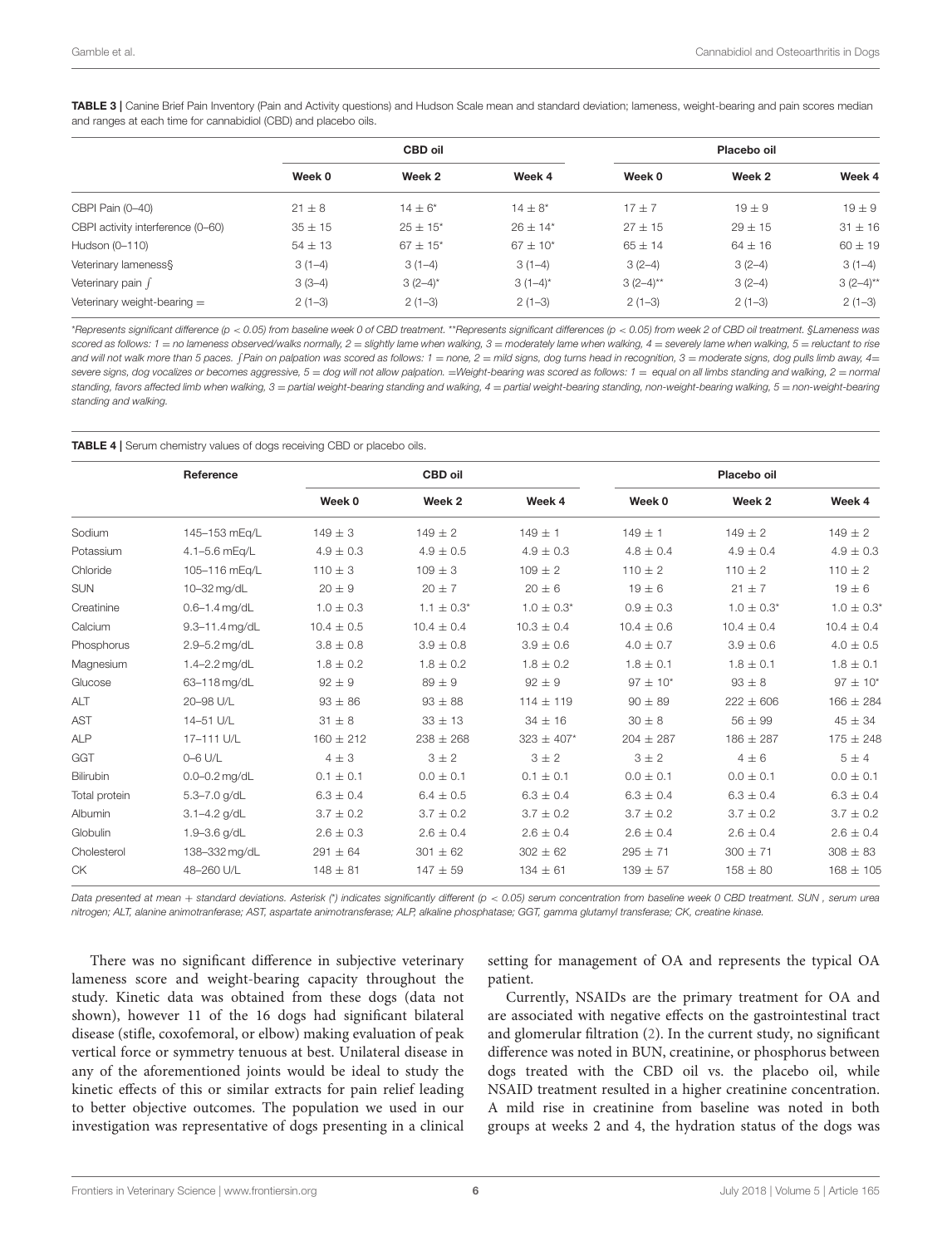

<span id="page-6-0"></span>unknown; however changes in albumin sodium, and chloride were unchanged suggesting euhydration, and all creatinine values remained within the reference interval. Increased ALP activity is fairly sensitive for hepatobiliary changes in this age group, but not specific. Increased ALP activity noted in nine dogs in the CBD treatment group may be an effect of the hemp extract attributed to the induction of cytochrome p450 mediated oxidative metabolism of the liver (reported previously with prolonged exposure to cannabis) [\(36–](#page-7-32)[38\)](#page-7-33). Other causes of cholestasis, increased endogenous corticosteroid release from stress, or a progression of regenerative nodular hyperplasia of the liver cannot be ruled out. Without concurrent significant rise in ALT in the CBD treatment to support hepatocellular damage, or biopsy for further clarification, the significance is uncertain. As such, it may be prudent to monitor liver enzyme values (especially ALP) while dogs are receiving industrial hemp products until controlled long term safety studies are published.

A recent survey reported that pet owners endorse hemp based treats and products because of perceived improvement in numerous ailments, as hemp products were moderately to very helpful medicinally [\(39\)](#page-8-0). Some of the conditions thought to be relieved by hemp consumption were: pain, inflammation, anxiety and phobia, digestive system issue, and pruritus [\(39\)](#page-8-0). One immunohistochemical study suggested that cannabinoids could protect against the effects of immune-mediated and inflammatory allergic disorders in dogs [\(40\)](#page-8-1) whereas another uncontrolled study suggested that CBD has anticonvulsant and anti-epileptic properties in dogs [\(41\)](#page-8-2). The apparent analgesic effect of the industrial hemp based oil observed in the present study may be attributable to downregulation of cylooxygenase enzymes, glycine interneuron potentiation, transient receptor potential cation receptor subfamily V1

receptor agonism (peripheral nerves), and/or g-protein receptor 55 activation (immune cells), influencing nociceptive signaling and/or inflammation [\(14,](#page-7-10) [42,](#page-8-3) [43\)](#page-8-4).

The industrial hemp product used in this study is a proprietary strain-specific extract of the cannabinoids outlined in the methods with relatively high concentrations of CBD and lesser quantities of other cannabinoids as well as small amounts of terpenes that may have synergistic effects often termed the "entourage effect." This brings to light that fact that different strains of cannabis produce differing amounts of CBD and other related cannabinoids making the results of this study specific to this industrial hemp extract that may not translate to other available products due to differing cannabinoid concentrations in this largely unregulated market.

In conclusion, this particular product was shown to be bioavailable across the small number of dogs examined in the PK portion of the study, and dogs with OA receiving this industrial hemp extract high in CBD (2 mg/kg of CBD) were perceived to be more comfortable and active. There appear to be no observed side effects of the treatment in either the dogs utilized in the PK study at 2 and 8 mg/kg, or dogs undergoing OA treatment for a month duration. There were some dogs with incidental rises in alkaline phosphatase that could be related to the treatment. Further long-term studies with larger populations are needed to identify long-term effects of CBD rich industrial hemp treatment, however short term effects appear to be positive.

## AUTHOR CONTRIBUTIONS

L-JG was responsible for data analysis and interpretation, drafting of the manuscript and approval of the submitted manuscript. JB was responsible for the conception of the study and manuscript writing and revisions. CF was responsible for acquisition of data and manuscript revision. WS was responsible for pharmacokinetic evaluation and revision of the manuscript. SM was responsible for statistical analysis, data analysis and revision of the manuscript. LW was responsible for laboratory work including liquid chromatography-mass spectrometry. HB was responsible for interpretation of the blood work and manuscript revision. EB was responsible for acquisition of data, and data analysis. JW was responsible for the conception of study, supervised data collection, statistical analysis, and manuscript editing.

## FUNDING

Ellevet LLC supported this research with a grant to Cornell University to study this product.

# ACKNOWLEDGMENTS

The authors would like to thank Renee C. Staffeld and Danny Sack for data entry. The present study was financially supported by ElleVet Sciences, Portland, Maine.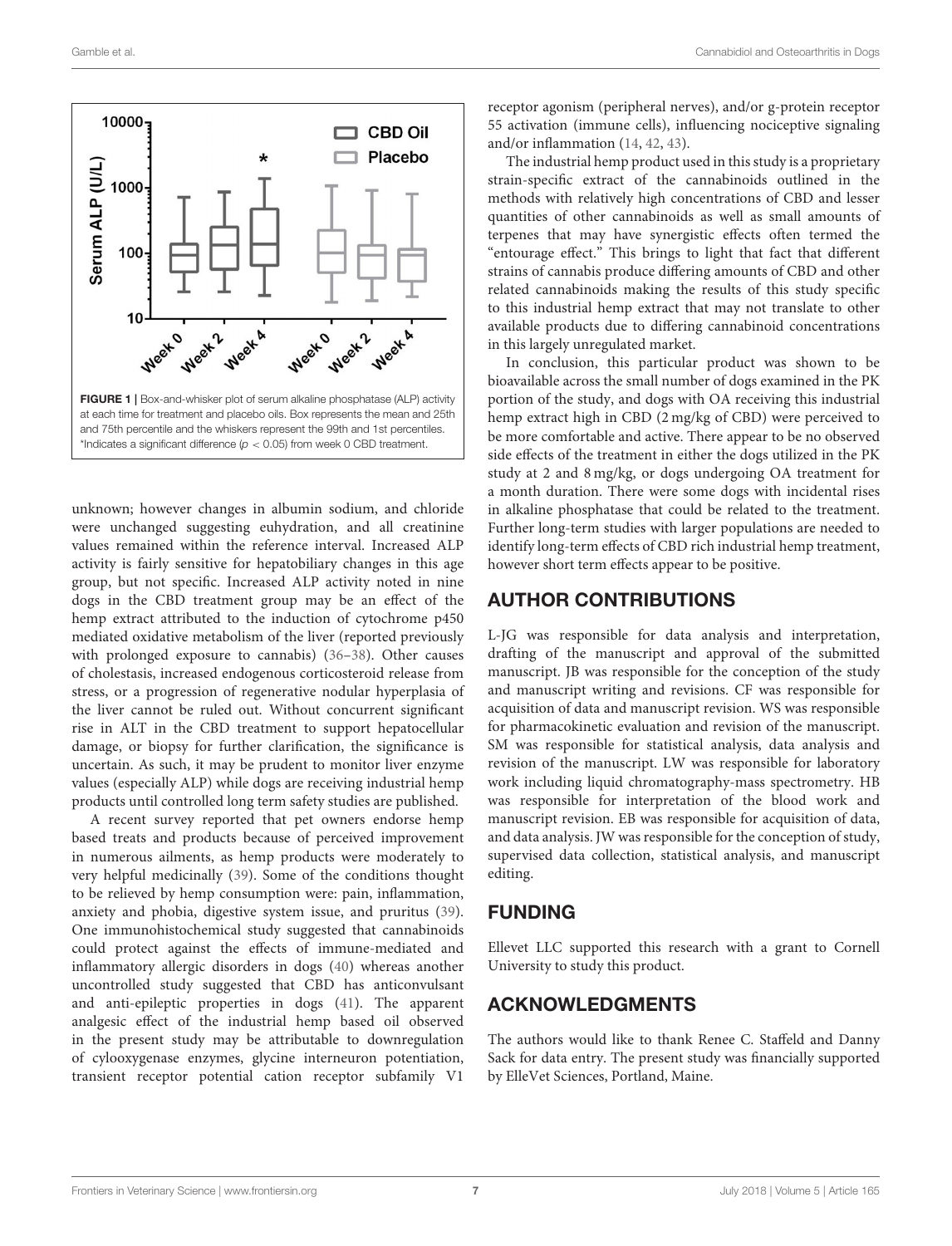# **REFERENCES**

- <span id="page-7-0"></span>1. Kukanich B, Bidgood T, Knesl O. Clinical pharmacology of nonsteroidal anti-inflammatory drugs in dogs. Vet Anaesth Analg. (2012) 39:69–90. doi: [10.1111/j.1467-2995.2011.00675.x](https://doi.org/10.1111/j.1467-2995.2011.00675.x)
- <span id="page-7-31"></span>2. Lomas AL, Grauer GF. The renal effects of NSAIDs in dogs. J Am Anim Hosp Assoc. (2015) 51:197–203. doi: [10.5326/JAAHA-MS-6239](https://doi.org/10.5326/JAAHA-MS-6239)
- <span id="page-7-2"></span>3. Monteiro-Steagall BP, Steagall PV, Lascelles BD. Systematic review of nonsteroidal anti-inflammatory drug-induced adverse effects in dogs. J Vet Intern Med. (2013) 27:1011–9. doi: [10.1111/jvim.12127](https://doi.org/10.1111/jvim.12127)
- <span id="page-7-1"></span>4. Luna SP, Basílio AC, Steagall PV, Machado LP, Moutinho FQ, Takahira RK, et al. Evaluation of adverse effects of long-term oral administration of carprofen, etodolac, flunixin meglumine, ketoprofen, and meloxicam in dogs. Am J Vet Res. (2007) 68:258–64. doi: [10.2460/ajvr.68.3.258](https://doi.org/10.2460/ajvr.68.3.258)
- <span id="page-7-3"></span>5. Di Marzo V, Bifulco M, De Petrocellis L. The endocannabinoid system and its therapeutic exploitation. Nat Rev Drug Discov. (2004) 3:771–84. doi: [10.1038/nrd1495](https://doi.org/10.1038/nrd1495)
- 6. Ben-Shabat S, Hanuš LO, Katzavian G, Gallily R. New cannabidiol derivatives: synthesis, binding to cannabinoid receptor, and evaluation of their antiinflammatory activity. J Med Chem. (2006) 49:1113–7. doi: [10.1021/jm050709m](https://doi.org/10.1021/jm050709m)
- <span id="page-7-4"></span>7. Maione S, Piscitelli F, Gatta L, Vita D, De Petrocellis L, Palazzo E, et al. Non-psychoactive cannabinoids modulate the descending pathway of antinociception in anaesthetized rats through several mechanisms of action. Br J Pharmacol. (2011) 162:584–96. doi: [10.1111/j.1476-5381.2010.01063.x](https://doi.org/10.1111/j.1476-5381.2010.01063.x)
- <span id="page-7-5"></span>8. Herkenham M, Lynn AB, Little MD, Johnson MR, Melvin LS, de Costa BR, et al. Cannabinoid receptor localization in brain. Proc Natl Acad Sci USA. (1990) 875:1932–6. doi: [10.1073/pnas.87.5.1932](https://doi.org/10.1073/pnas.87.5.1932)
- 9. Galiègue S, Mary S, Marchand J, Dussossoy D, Carrière D, Carayon P, et al. Expression of central and peripheral cannabinoid receptors in human immune tissues and leukocyte subpopulations. Eur J Biochem. (1995) 232:54– 61. doi: [10.1111/j.1432-1033.1995.tb20780.x](https://doi.org/10.1111/j.1432-1033.1995.tb20780.x)
- <span id="page-7-6"></span>10. Cabral GA, Raborn ES, Griffin L, Dennis J, Marciano-Cabral F. CB2 receptors in the brain: role in central immune function. Br J Pharmacol. (2008) 153:240– 51. doi: [10.1038/sj.bjp.0707584](https://doi.org/10.1038/sj.bjp.0707584)
- <span id="page-7-7"></span>11. Richardson D, Pearson RG, Kurian N, Latif ML, Garle MJ, Barrett DA, et al. Characterisation of the cannabinoid receptor system in synovial tissue and fluid in patients with osteoarthritis and rheumatoid arthritis. Arthritis Res Ther. (2008) 10:R43. doi: [10.1186/ar2401](https://doi.org/10.1186/ar2401)
- <span id="page-7-8"></span>12. Rapaka RS, Makriyannis, A, editors. NIDA Research Monograph 79 A RAUS Review Report. Struct-Activ Relationsh Cannabin (1987) 79:1–210.
- <span id="page-7-9"></span>13. Zhornitsky S, Potvin S. Cannabidiol in humans - the quest for therapeutic targets. Pharmaceuticals (2012) 5:529–52. doi: [10.3390/ph5050529](https://doi.org/10.3390/ph5050529)
- <span id="page-7-10"></span>14. Sacerdote P, Martucci C, Vaccani A, Bariselli F, Panerai AE, Colombo A, et al. The nonpsychoactive component of marijuana cannabidiol modulates chemotaxis and IL-10 and IL-12 production of murine macrophages both in vivo and in vitro. J Neuroimmunol. (2005) 159:97–105. doi: [10.1016/j.jneuroim.2004.10.003](https://doi.org/10.1016/j.jneuroim.2004.10.003)
- <span id="page-7-11"></span>15. Costa B, Giagnoni G, Franke C, Trovato AE, Colleoni M. Vanilloid TRPV1 receptor mediates the antihyperalgesic effect of the nonpsychoactive cannabinoid, cannabidiol, in a rat model of acute inflammation. Br J Pharmacol. (2004)143:247–50. doi: [10.1038/sj.bjp.0705920](https://doi.org/10.1038/sj.bjp.0705920)
- <span id="page-7-12"></span>16. Comelli F, Giagnoni G, Bettoni I, Colleoni M, Costa B. Antihyperalgesic effect of a Cannabis sativa extract in a rat model of neuropathic pain: mechanisms involved. Phytother Res. [\(2008\) 22:1017–24. doi: 10.1002/](https://doi.org/10.1002/ptr.2401) ptr.2401
- <span id="page-7-13"></span>17. Shiue SJ, Peng HY, Lin CR, Wang SW, Rau RH, Cheng JK. Continuous intrathecal infusion of cannabinoid receptor agonists attenuates nerve ligation–induced pain in rats. Reg Anesth Pain Med. (2017) 42:499–506. doi: [10.1097/AAP.0000000000000601](https://doi.org/10.1097/AAP.0000000000000601)
- <span id="page-7-14"></span>18. Cui JH, Kim WM, Lee HG, Kim YO, Kim CM, Yoon MH. Antinociceptive effect of intrathecal cannabinoid receptor agonist WIN 55,212-2 in a rat bone tumor pain model. Neurosci Lett. (2011) 493:67–71. doi: [10.1016/j.neulet.2010.12.052](https://doi.org/10.1016/j.neulet.2010.12.052)
- <span id="page-7-15"></span>19. Malfait AM, Gallily R, Sumariwalla PF, Malik AS, Andreakos E, Mechoulam R, et al. The nonpsychoactive cannabis constituent cannabidiol is an oral antiarthritic therapeutic in murine collagen-induced arthritis. Proc Natl Acad Sci USA. (2000) 97:9561–6. doi: [10.1073/pnas.160105897](https://doi.org/10.1073/pnas.160105897)
- <span id="page-7-16"></span>20. Zgair A, Wong JC, Sabri A, Fischer PM, Barrett DA, Constantinescu CS, et al. Development of a simple and sensitive HPLC–UV method for the simultaneous determination of cannabidiol and  $\Delta(9)$ tetrahydrocannabinol in rat plasma. J Pharm Biomed Anal. (2015) 114:145–51. doi: [10.1016/j.jpba.2015.05.019](https://doi.org/10.1016/j.jpba.2015.05.019)
- <span id="page-7-17"></span>21. Kirkwood JS, Broeckling CD, Donahue S, Prenni JE. A novel microflow LC-MS method for the quantitation of endocannabinoids in serum. J Chromatogr B Analyt Technol Biomed Life Sci. (2016) 1033–1034:271–7. doi: [10.1016/j.jchromb.2016.08.035](https://doi.org/10.1016/j.jchromb.2016.08.035)
- <span id="page-7-18"></span>22. MacLean B, Tomazela DM, Shulman N, Chambers M, Finney GL, Frewen B, et al. Skyline: an open source document editor for creating and analyzing targeted proteomics experiments. Bioinformatics (2010) 26:966–8. doi: [10.1093/bioinformatics/btq054](https://doi.org/10.1093/bioinformatics/btq054)
- <span id="page-7-19"></span>23. Broccardo CJ, Schauer KL, Kohrt WM, Schwartz RS, Murphy JP, Prenni JE. Multiplexed analysis of steroid hormones in human serum using novel microflow tile technology and LC–MS/MS. J Chromatogr B Analyt Technol Biomed Life Sci. (2013) 934:16–21. doi: [10.1016/j.jchromb.2013.06.031](https://doi.org/10.1016/j.jchromb.2013.06.031)
- <span id="page-7-20"></span>24. Shrivastava A, Gupta VB. Methods for the determination of limit of detection and limit of quantitation of the analytical methods. Chron Young Sci. (2011) 2:21–5. doi: [10.4103/2229-5186.79345](https://doi.org/10.4103/2229-5186.79345)
- <span id="page-7-21"></span>25. McCarthy G, O'Donovan J, Jones B, McAllister H, Seed M, Mooney C. Randomised double-blind, positive-controlled trial to assess the efficacy of glucosamine/chondroitin sulfate for the treatment of dogs with osteoarthritis. Vet J[. \(2007\) 174:54–61. doi: 10.1016/j.tvjl.2006.](https://doi.org/10.1016/j.tvjl.2006.02.015) 02.015
- <span id="page-7-22"></span>26. Brown DC, Bell M, Rhodes L. Power of treatment success definitions when the Canine Brief Pain Inventory is used to evaluate carprofen treatment for the control of pain and inflammation in dogs with osteoarthritis. Am J Vet Res. (2013) 74:1467–73. doi: [10.2460/ajvr.74.12.1467](https://doi.org/10.2460/ajvr.74.12.1467)
- 27. Brown DC, Boston RC, Coyne JC, Farrar JT. Ability of the canine brief pain inventory to detect response to treatment in dogs with osteoarthritis. J Am Vet Med Assoc. [\(2008\) 233:1278–83. doi: 10.2460/javma.233.](https://doi.org/10.2460/javma.233.8.1278) 8.1278
- <span id="page-7-23"></span>28. Hudson JT, Slater MR, Taylor L, Scott HM, Kerwin SC. Assessing repeatability and validity of a visual analogue scale questionnaire for use in assessing pain and lameness in dogs. Am J Vet Res. (2004) 65:1634–43. doi: [10.2460/ajvr.2004.65.1634](https://doi.org/10.2460/ajvr.2004.65.1634)
- <span id="page-7-24"></span>29. Fahie MA, Ortolano GA, Guercio V, Schaffer JA, Johnston G, Au J. A randomized controlled trial of the efficacy of autologous platelet therapy for the treatment of osteoarthritis in dogs. J Am Vet Med Assoc. (2013) 243:1291–7. doi: [10.2460/javma.243.9.1291](https://doi.org/10.2460/javma.243.9.1291)
- <span id="page-7-25"></span>30. Lubke, Gitta H, Muthen, Bengt O. Applying multigroup confirmatory factor models for continuous outcomes to likert scale data complicates meaningful group comparisons. Struct Equat Model. (2004) 11:514–34. doi: [10.1207/s15328007sem1104\\_2](https://doi.org/10.1207/s15328007sem1104_2)
- <span id="page-7-26"></span>31. Carifio J, Perla R. Ten common misunderstandings, misconceptions, persistent myths and urban legends about likert scales and likert response formats and their antidotes. J Soc Sci. (2007) 2:106–16.
- <span id="page-7-27"></span>32. Samara E, Bialer M, Mechoulam R. Pharmacokinetics of cannabidiol in dogs. Drug Metab Dispos. (1988) 16:469–72.
- <span id="page-7-28"></span>33. Garrett ER, Hunt CA. Physicochemical properties, solubility, and protein binding of delta9-tetrahydrocannabinol. J Pharm Sci. (1974) 63:1056–64. doi: [10.1002/jps.2600630705](https://doi.org/10.1002/jps.2600630705)
- <span id="page-7-29"></span>34. Harvey DJ, Samara E, Mechoulam R. Comparative metabolism of cannabidiol in dog, rat and man. Pharmacol Biochem Behav. (1991) 40:523–32.
- <span id="page-7-30"></span>35. Conzemius mg, Evans RB. Caregiver placebo effect for dogs with lameness from osteoarthritis. J Am Vet Med Assoc. (2012) 241:1314–9. doi: [10.2460/javma.241.10.1314](https://doi.org/10.2460/javma.241.10.1314)
- <span id="page-7-32"></span>36. Bornheim LM, Correia MA. Effect of cannabidiol on cytochrome P-450 isozymes. Biochem Pharmacol. (1989) 38:2789–94. doi: [10.1016/0006-2952\(89\)90432-2](https://doi.org/10.1016/0006-2952(89)90432-2)
- 37. Khanna P, Gupta MB, Gupta GP, Sanwal GG, Ali B. Influence of chronic oral intake of cannabis extract on oxidative and hydrolytic metabolism of xenobiotics in rat. Biochem Pharmacol. (1991) 41:109–13. doi: [10.1016/0006-2952\(91\)90017-Y](https://doi.org/10.1016/0006-2952(91)90017-Y)
- <span id="page-7-33"></span>38. Yamamoto I, Watanabe K, Narimatsu S, Yoshimura H. Recent advances in the metabolism of cannabinoids. Int J Biochem Cell Biol. (1995) 27:741–6. doi: [10.1016/1357-2725\(95\)00043-O](https://doi.org/10.1016/1357-2725(95)00043-O)